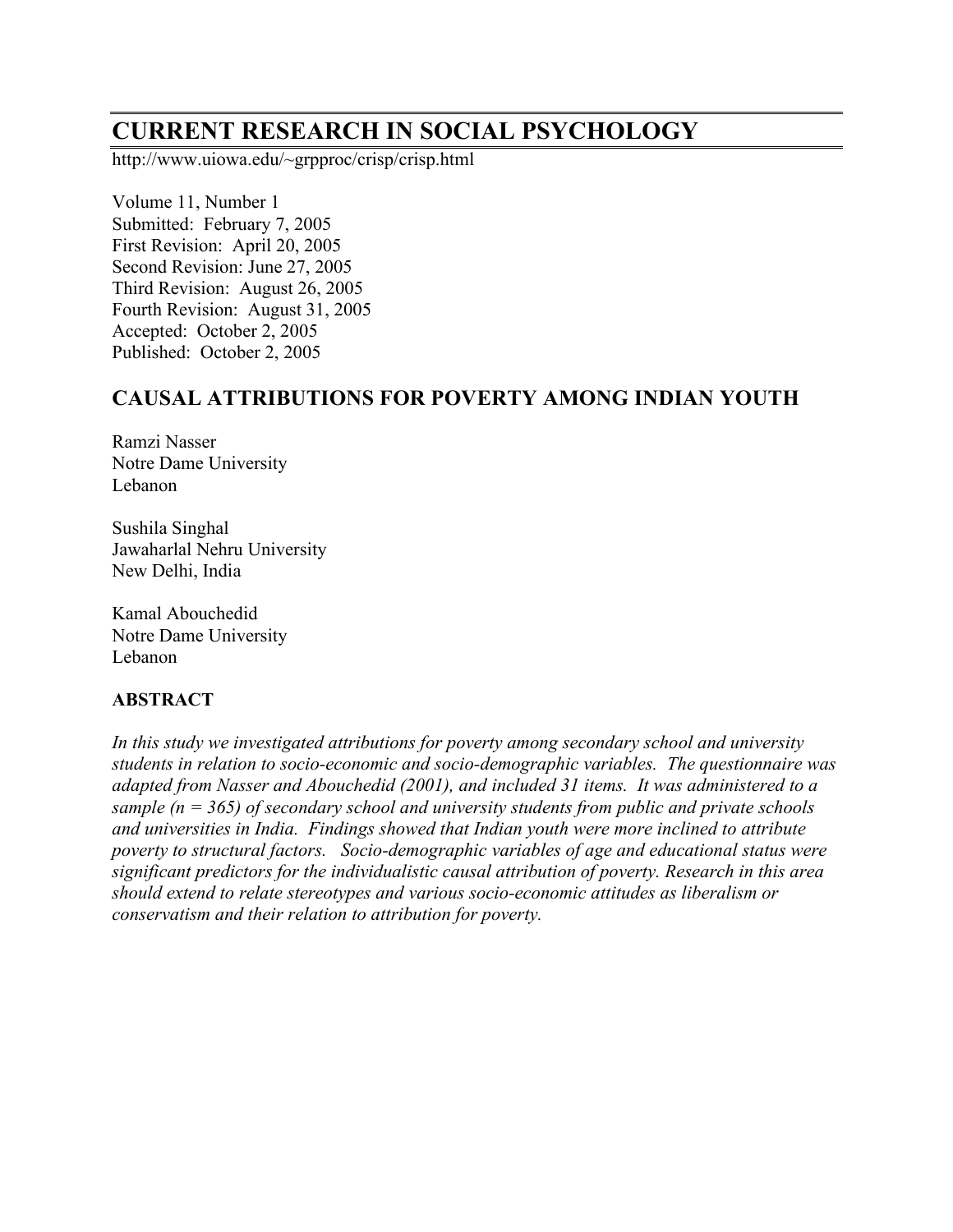### **INTRODUCTION**

Social psychologists have sought to explain the phenomena of poverty from different perspectives often alluding to the system-blame, culture of poverty and the actor-observer shift position. The system blame hypothesis argues that the system operates in a way that the poor are unable to improve their competence levels, which leads a person to causally attribute poverty to the system itself. Those arguing in favor of culture of poverty perceive the poor as habituated to a kind of culture that is deprived of all stimulation and information and remain unremitting in their poverty status. Thus, this perspective explains that the poor remain in a state of poverty because of their inability to detach themselves from their own state. The causal attribution for poverty from the perspective of actor and the observer distinguish between the two in the form of internal or external attributions. Observers rest the blame on internal factors (i.e., effort and ability of the poor), because they stand apart from their dispositions, while actors are directly involved (i.e., poor people), attribute causes for poverty to external factors so as to deflect negative consequences of the outcome.

Social scientists in the US have consistently reported more individualistic than structural explanations of the causal attribution for poverty. For instance; in an examination of a national representative sample from the US, Feagin (1972), observed that a significant and high number of respondents offered individualistic reasons (like lack of effort or loose morals), or fatalistic reasons (like bad luck, illness, or God's will), rather than structural reasons (like insufficient public educational institutions and health care system). Findings originating from Western Europe reveal somewhat different and mixed results from those published in the US. Furnham (1982) found more egalitarian than individualistic attitudes among respondents who were British subjects. The findings in other European countries: Belgium, Denmark, Germany, Greece, Spain, France, Ireland, Italy, Luxemburg, Holland, Portugal and United Kingdom (Commission of the European Communities, 1990) indicate that most common attributions for poverty are bad luck (fatalist or status quo), laziness and lack of will power (individualist), and injustice in society (societal). In a comparative study of Australian and Malawi university students, Carr and MacLachan (1998) reported the Australians use fewer structural explanations for the causal attribution for poverty than their Malawi counterparts. Among the developing nations, attributions for poverty have been studied in Turkey (Morcol, 1997), Lebanon (Nasser & Abouchedid, 2001), Philippines (Hines & Montiel, 1999), Chinese in Hong Kong (Shek, 2004) and in India (Sinha, Jain & Pandey, 1980). Generally the attributions in the latter studies have focused on socio-economic determinants of attributions. These studies accorded the causal attribution to either liberal versus conservative or liberal versus authoritarian attitudes. The liberals, who are advocates of social change, perceive or attribute poverty to social conditions, injustice, or inequality; whereas, the conservatives within an open market system make attributions to internal factors or the dispositional qualities of the poor. This conceptual framework follows from the perspective in which high-class individuals perceive their wealth accumulated through individual effort, feel little responsibility toward the poor, and hence blame the poor for their situation. Questions still remain as to why in developing countries, there continues to be a preponderance of structural causes in the attributions for poverty. It is not clear whether it is connected with the policies or economic dominance of some that fuel much of the suppressed anger toward the ruling regime, government institutions and the structures it reproduces.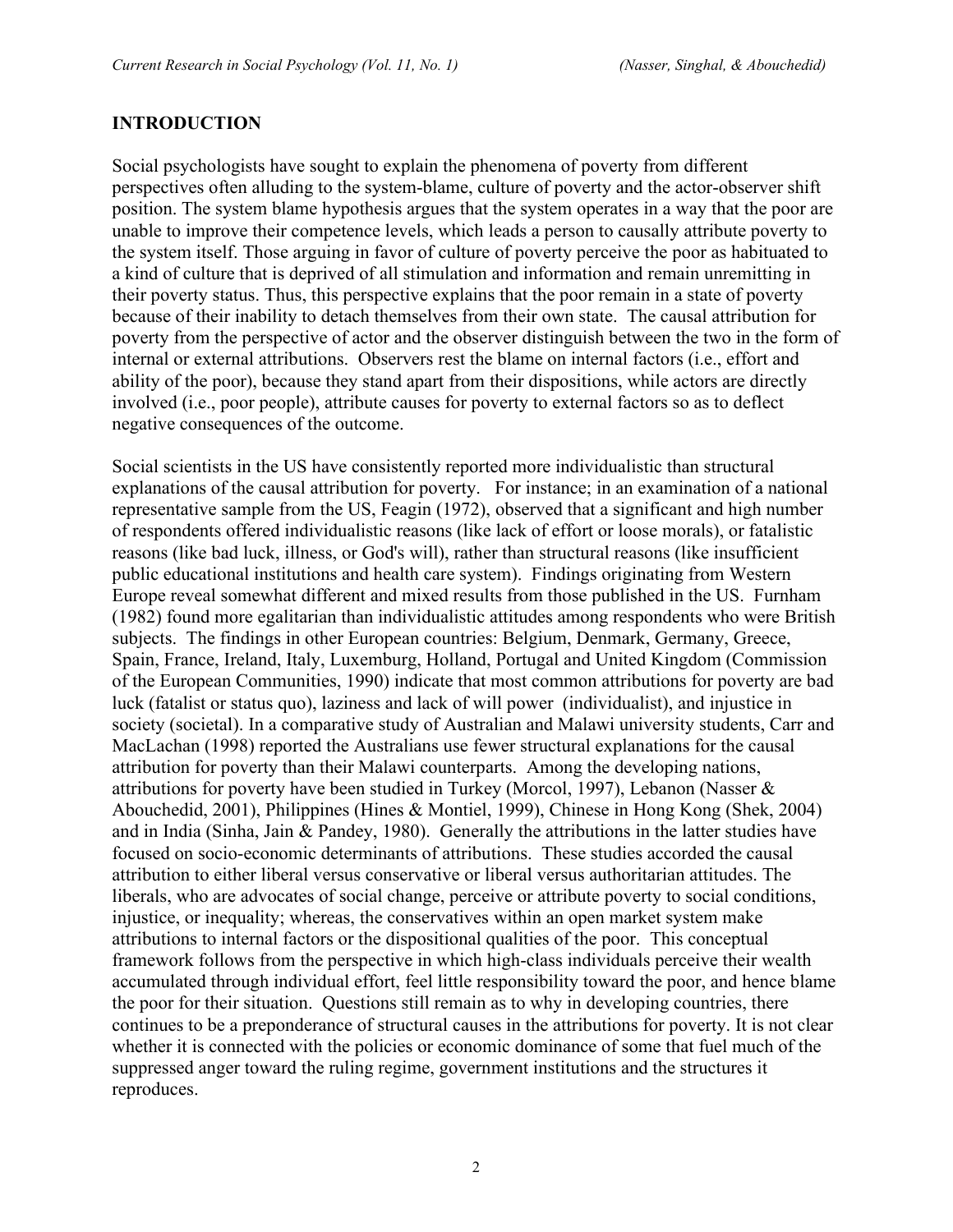More recent studies in the US (Cozzarelli, Wilkinson, & Tagler, 2001; Kay, Jost, & Young, 2005), have shown that context and stereotypes have an overbearing effect on the way attributions are made whether in derogating the victim or "lionizing the winners." In the US, Kluegel and Smith (1986) analyzed various psychological mechanisms of attribution biases in life experiences and some demographic variables related to the attribution for poverty in psychosocial terms. Class, political behavior (Furnham, 1982), financial status (Williamson, 1974), and ethnicity (Hunt, 1996) were also used as predictors of the attributions for poverty. It appears logical to conceptualize that the variables of education, income, occupation, age and gender should fit into two discernible perspectives of attribution of responsibility for poverty, namely the culture of poverty hypothesis (Bullock, 1999), and system blame hypothesis (Della Fave, 1974). Within this theoretical framework, we suspect that Indian youth at the university level make attributions to fit in the culture of poverty hypothesis. Those attending college come from middle-class families are more attuned to inequalities perceived as causes of an unjust system. The system blame hypothesis could be used to challenge governmental policies in a highly democratic society like India. Thus, it is expected that Indian youth will make more structural attributions than individualistic or fatalistic attributions.

We explore educational status (high school graduates versus college educated) and other socioeconomic and socio-demographic factors as major determinants of causal attributions for poverty. We view that attribution for negative events in developing societies complement the "system blame" hypothesis for reasons that structural and social deficiencies are characteristic of underdeveloped or developing nations for which many of its citizens know well of these deficiencies. Nasser & Abouchedid (2001) did not indicate if the educational status of respondents, gender, religion, socio-economic status and employment act as predictors to the attribution for poverty, although an extension of the underlying logic of earlier studies (Pandey, Sinha, Prakash, & Tripathi, 1982; Sinha, Jain, & Pandey, 1980) did not preclude such a probability. According to the previous literature it is indicated that those from the dominant racial, religious, older, male and having high income favor individualistic attributions for poverty (Feagin,1975; Huber & Form, 1973; Kluegel & Smith, 1986; Oropeea, 1980). This notion conforms to the status advantage hypothesis that individuals with direct interest in the system attribute the causes to individualistic reasons rather than the structural ones. However, the variable of education has two important roles. On the one hand, education creates a liberal and morally developed individual, positing a just vision of the world. On the other hand, education can lead to occupational attainment that would heighten people's stake in the system, rather than blame the system; they become its archest supporters (Kluegel  $& Smith, 1986$ ). In the Indian context, such questions become particularly relevant because of the persistent higher percent of those below the poverty line and wider economic-social inequalities, despite the continuing decline of poverty in the nineties in terms of the head count ratio (from 39.4 in 1987-88 to 26.8 in 1999-2000 in the rural sector, and from 39.1 in 1987-88 to 24.1 in 1999-2000 in urban sector). This research attempts to analyze the perceived attributions for poverty among the urban educated by addressing the following questions: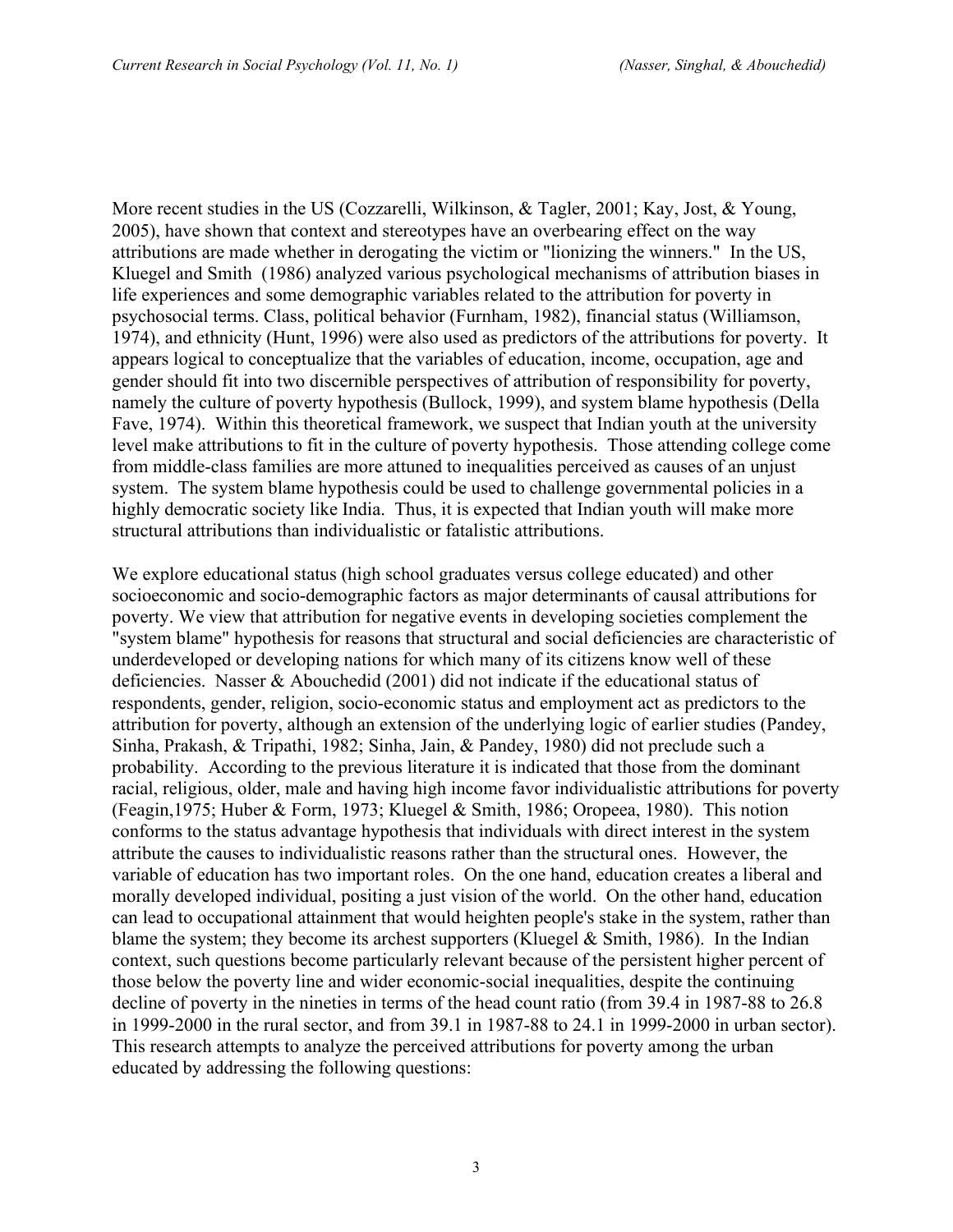1. What factors underlie the perceptions of urban Indian students of what causes poverty?

2. Are the different pre-conceptualized dimensions of attributions related to each other or to demographic variables of gender, age, socio-economic variables measured by parental education and occupation into a calculated measure of socioeconomic status (SES), and educational status of the respondents?

3. Do differences in gender, age, and socio-economic variables predict the perceived attributions for poverty?

This study adds to the number of international studies on the causal attributes for poverty. The variations on account of socio-economic and socio-demographic factors are still widely uncovered especially in studies that have emanated from developing countries and in particular India. In this study we explore educational status and socio-economic and demographic factors as major determinants that might predict causal attributions for poverty as perceived by the Indian urban educated. We view that ideology whether formed by education, SES or gender considerably can help us develop an attribution model in developing nation like India, in light of other studies reporting data on attributions for poverty in other nations.

# **METHOD**

# **Respondents**

We sampled both male and female students from educational institutions in an Indian metropolitan city. The sample was conveniently selected from two levels of education- postsecondary and university students. One of the authors approached schools where English is the medium of instruction and obtained permission to administer the questionnaire. It was explained to students, administrators and principals of schools the purpose of the research. Once approval was granted, one of the authors administered the questionnaire to groups or on individual basis. Similarly, university students in introduction psychology courses were told the purpose of the project, and on voluntarily basis they responded to the questionnaire. The sample included a total number of 365 respondents, of which 150 were males and 215 females, 186 finished secondary school, 169 were university students and above, 229 were Hindus and 136 were of other religions, 40 were employed and 325 were unemployed. For university educated nearly 20% of those who agreed to return the questionnaire failed to do so. Among school graduates 5% did not remit the questionnaire.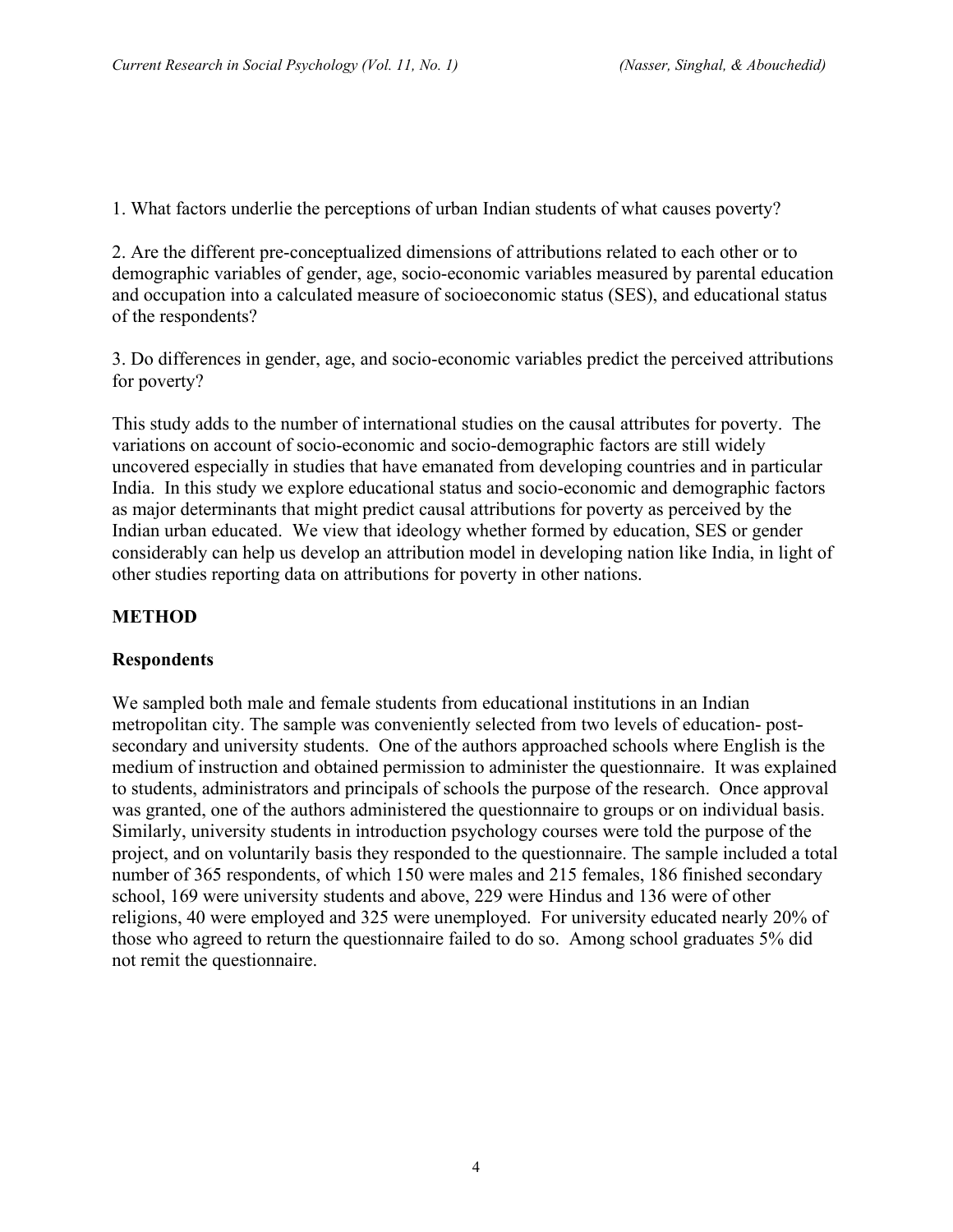#### **Questionnaire**

We prepared a questionnaire having a total of 31 questions. The poverty questionnaire had 17 items (see Appendix B). Some of the variables included in the questionnaire were obtained from the questionnaire used by Nasser  $&$  Abouchedid (2001). The poverty scale was constructed by the authors and adapted along Feagin's (1972) original three dimensions of fatalism, individualism, and structuralism. These dimensions were developed on the basis of the attribution style (Hieder, 1958), which reflects how certain events may befall a person or how the person may attribute reasons outside the self. For example, items that were fatalistic yielded perceptions of the causes of poverty to forces such as God, luck, misfortune, and lack of control. The individualistic dimension attributed poverty to individual adjustment, and dispositional factors. The structuralist dimension items portrayed the educational, health, or governmental institutions, as being the perceived causes for poverty. The questions about the causes for poverty are presented with hypothetical events to which participants' respond in a way that they think it involves them. All variables and related statements were discussed among different researchers and students in several sessions, to determine the meaning and relevance of items in the Indian context. For example, the variable of loose morals, and having too many children remained politically sensitive issues and were changed. Similarly, government support for agriculture is a political necessity; immigration to the country is irrelevant because of the policy restrictions, and the over supply of cheap labor to take up jobs at low wages. We had to go through several revisions and then pilot test on a small group of university students, not included in the sample. In order to ascertain the level of clarity, applicability, appropriateness, and comprehension, a five response choice format was chosen for assessing the statements, ranging from fully agree (1) to fully disagree (5). Part 2 of the questionnaire asked for personal information, such as gender, age, course of study, caste, education of father and mother, occupation of father and mother, political affiliation, any other social group membership, religion, if practicing religion, and job aspirations. The information on political affiliation had 93% (n = 340) reporting no political affiliation, 20% did not report practicing religion, and almost  $25\%$  (n = 91) did not report job aspirations and thus not included in the analysis.

## **RESULTS**

#### **Factor Analysis**

We analyzed the poverty items in the scale using the principal component solution and Varimax rotation. The results of factor analysis, along with variance, and communalities are presented in Table 1.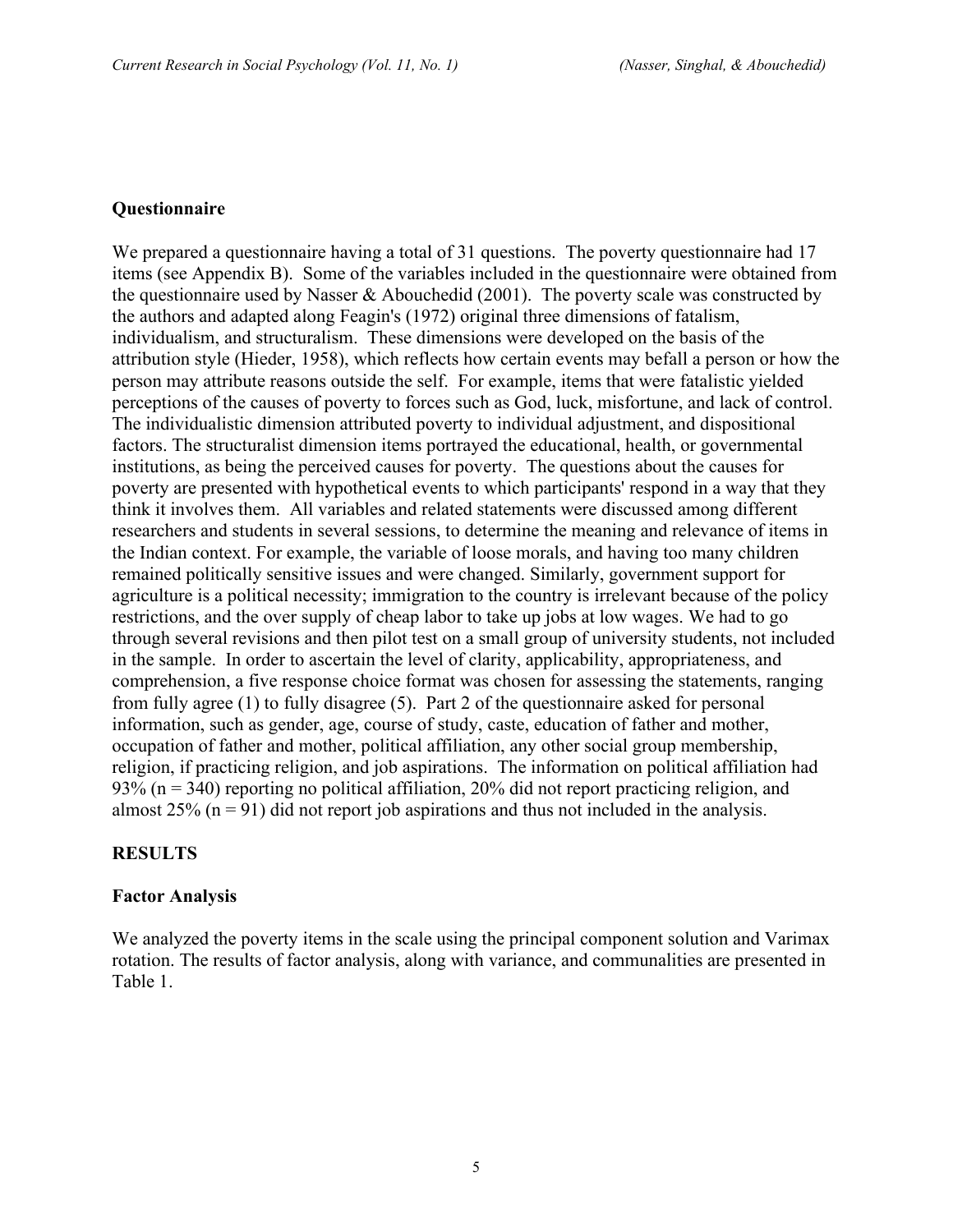| <b>Factor Name</b>  | Items                 | Factor   | Variance | Communality |
|---------------------|-----------------------|----------|----------|-------------|
|                     |                       | Loadings |          |             |
| Structural          | Gov. is unable to     | 0.829    | 13.93    | 0.70        |
| (Execution)         | provide education     |          |          |             |
|                     | Gov. is unable to     | 0.84     |          | 0.73        |
|                     | provide health care   |          |          |             |
|                     | Gov. lacks good       | 0.68     |          | 0.48        |
|                     | money management      |          |          |             |
| Individualistic     | Poor human            | 0.57     | 10.28    | 0.38        |
| (Internal)          | dispositions          |          |          |             |
|                     | Lack control of       | 0.54     |          | 0.49        |
|                     | external forces       |          |          |             |
|                     | Improper money        | 0.52     |          | 0.16        |
|                     | management by the     |          |          |             |
|                     | poor                  |          |          |             |
|                     | Lack of adequate      | 0.51     |          | 0.41        |
|                     | effort by poor        |          |          |             |
| Fatalistic          | Will of God           | 0.77     | 9.34     | 0.65        |
|                     | Belief in destiny     | 0.75     |          | 0.66        |
|                     | <b>Bad</b> luck       | 0.49     |          | 0.46        |
| <b>Wrong Policy</b> | Politics ensures that | 0.76     | 8.62     | 0.65        |
|                     | more poor remain      |          |          |             |
|                     | poor                  |          |          |             |
|                     | Gov. policies add to  | 0.79     |          | 0.55        |
|                     | poors' suffering      |          |          |             |
| Individualistic     | Prey to social evils  | 0.71     | 7.23     | 0.58        |
| (External)          | Frequent sickness     | 0.72     |          | 0.52        |
| Social              | Workers available     | 0.77     | 6.95     | 0.66        |
|                     | at low wages          |          |          |             |
|                     | Cultural-social       | 0.68     |          | 0.59        |
|                     | obligations           |          |          |             |

#### **Table 1. Factor Analysis of Poverty Variables**

The analysis reduced the seventeen items to six factors explaining 55.96% of the variance in the data. A mean was obtained for the items comprising the factor. This was done for each of the main three factors. A two-factor analysis procedure was run, the first factor solution included all items with loading higher than 0.4. In the second factor analysis we removed item 14, which had a loading less than 0.4. The final factor solution had factor 1 which explained 13.93% of the variance, and included three items that focused on the structuralist issues, constituted by items describing the attribution for poverty due to governmental deficiencies. The second factor explained 10.28% of the variance (items 9, 10, 11, & 15). The four items of this factor were preconceptualized as inadequacies or dispositions of the poor. The second factor was called individualistic I (Internal). The third factor (items  $6,7, \& 8$ ) explained 9.34 % of the variance emanating from three variables focusing on beliefs in God, luck, and/or destiny. This has been called the fatalistic factor. Factor 4 (items 16 and 17), factor 5 (items 12 and 13), and factor 6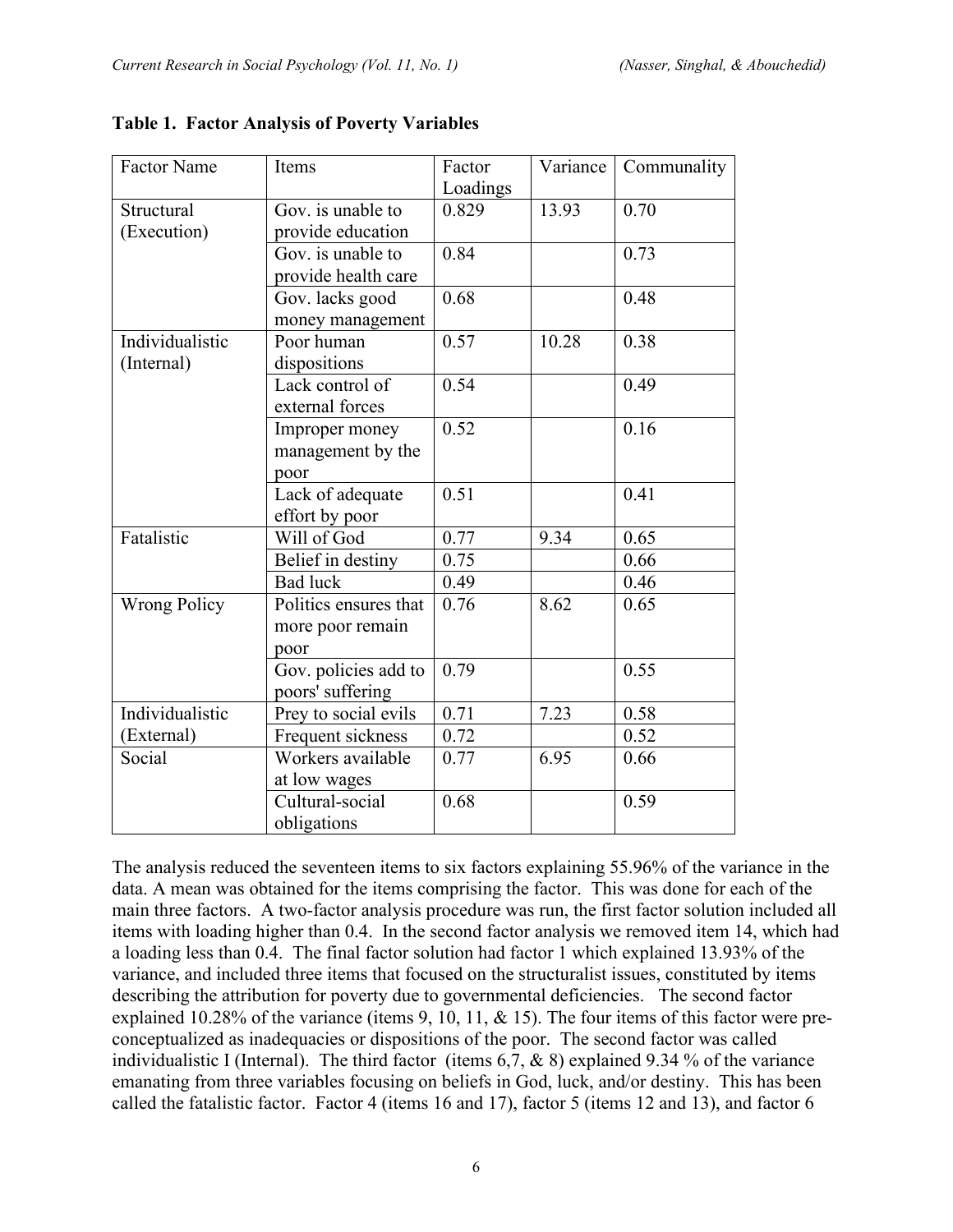(items 1 and 5) accounted for 22.57% of the variance. These factors had two or less items and hence had poor reliabilities and were removed from further analyses. The three factors were preconceptualized as wrong policy, individualistic external factor, and social factor. By removing item 14 we also ran a Cronbach alpha on the 16 items of the questionnaire and obtained a marginal reliability of 0.57.

The factor analysis results showed the emergence of two more factors than reported by Nasser & Abouchedid (2001) on Lebanese college students. The latter researchers reported four factors in their analysis; namely, structural, individualist (status quo), fatalist, and individual (societal). The difference in the factor structure seems to be an obvious outcome of differences in contextual relevance of variables. For example, the structural dimension decomposed in two separate variables, one related to policy and the other focusing on implementation of the policy. The subjects were able to differentiate between the formulation of policies and their implementation, and found the latter more problematic than the former. Individualist attributions were operative at two levels: internal and external. The social factor emanated from variables focusing on socio-cultural expectations like customs/rituals, and the social context in which the supply of workers was much higher than the demand.

We obtained a mean score and standard deviation for the three main factors derived from the poverty attribution questionnaire reported on Table 2. The higher the mean score the higher the disagreement that the dimension is a cause of poverty; hence, the highest agreement was with the structural dimension as a causal attribution for poverty followed by the individualist, and fatalist dimension. A mean score of 2.11 indicates the lowest mean near the partly agree classification. A mean score of 3.64 for the fatalist dimension indicates a value near the mid-point of three on the scale (corresponding to a neutral perception on the part of the respondent). We operationalized socioeconomic status (SES) by computing the mean of four items: mother's and father's occupational statuses (each rated on a scale from  $1 =$  low to  $4 =$  high) and mother's and father's educational level (each rated on a scale from  $1 =$  no education to  $4 =$  university graduates). The educational status reflects whether respondents were secondary school (coded as "0" or university students coded as "1"). Correlations for all variables in our analysis are reported in Appendix A (see Table A). Significant high positive correlations appeared between the independent variables of age and educational status. Other low positive correlations appeared between gender and age, gender and SES, and gender and educational status on the fatalistic dimension.

| Table 2. Mean scores and Standard Deviations for the Three Main Factors and Socio- |  |  |
|------------------------------------------------------------------------------------|--|--|
| economic and Socio-demographic Variables.                                          |  |  |

|                        | Mean  |     | Std. Deviation |
|------------------------|-------|-----|----------------|
| <b>STRUCTURALIST</b>   | 2.11  | 365 | 1.02           |
| <b>INDIVIDUALIST I</b> | 2.66  | 365 | 0.79           |
| <b>FATALISTIC</b>      | 3.64  | 365 | 1.26           |
| Age                    | 20.51 | 358 | 6.21           |
| <b>SES</b>             | 2.19  | 364 | 0.49           |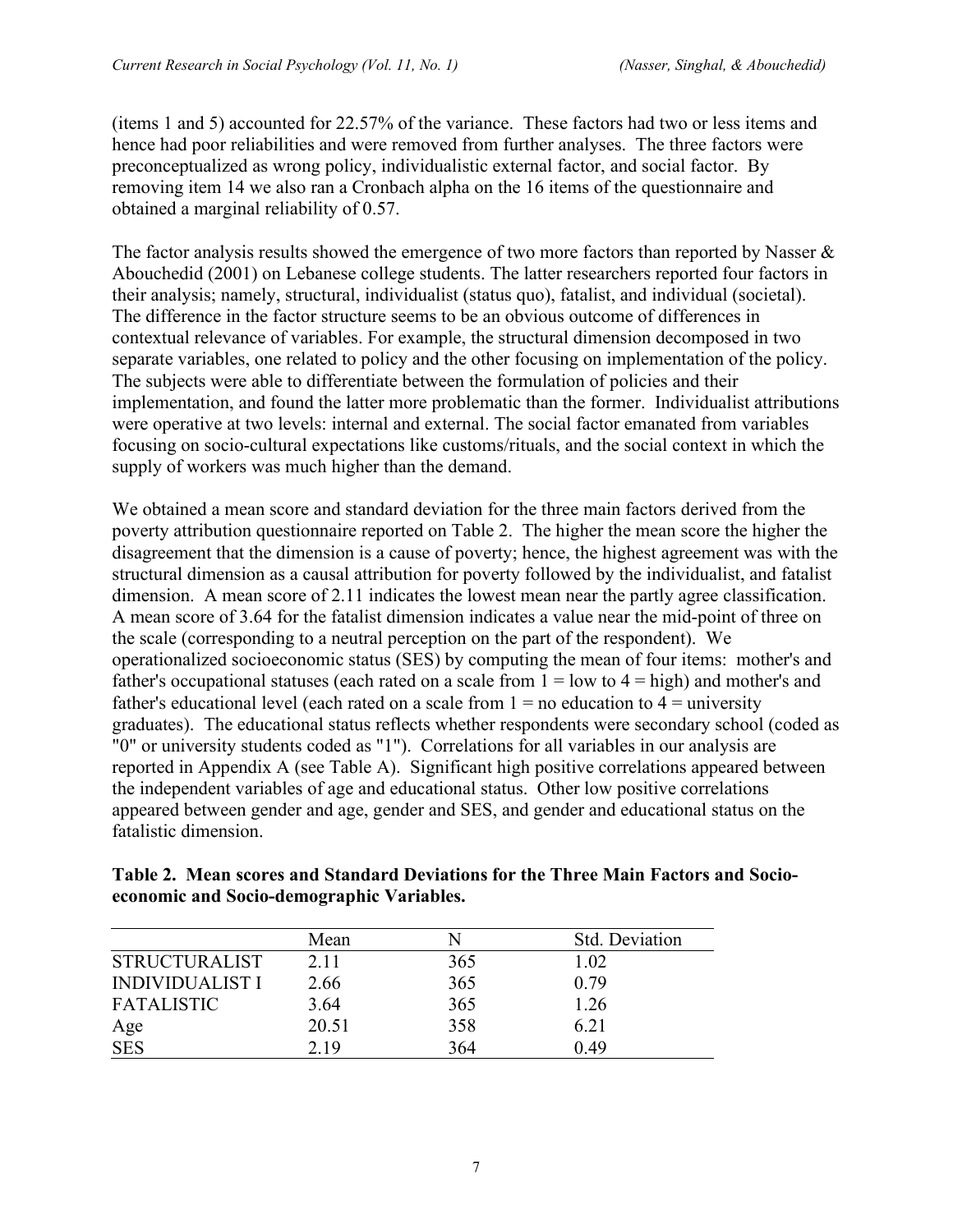#### **Regression Analysis**

We conducted a hierarchical regression analyses to determine the degree to which demographic and socio-economic variables were related to the attribution variables. In these regressions gender was coded as 0 (male) and 1 (female), age and SES were continuous variables. The educational status was coded as 0 for secondary school finishers and 1 for university graduates. Two linear regressions were conducted for each of the main attribution variable. In the first of these analyses (see Table 3) the demographic variables were entered in the first step of the regression and socio-economic variables in the second step. In the second regression analysis the order of the blocks were reversed, and thus we were able to remove conceptual and statistical overlap between the two sets of variables subsumed in the analysis. This means that at each step not all variables were entered to account for the variance. The regression of the second step is reported on Table 3.

|             | Structuralist   |       | Individualist         |       | Fatalist    |       |
|-------------|-----------------|-------|-----------------------|-------|-------------|-------|
|             | Beta            | Std.  | Beta                  | Std.  | Beta        | Std.  |
|             |                 | Error |                       | Error |             | Error |
| <b>SES</b>  | $-0.03$         | 0.07  | $-0.01$               | 0.05  | $-0.04$     | 0.08  |
| Educational | $-0.05$         | 0.18  | $0.36**$              | 0.13  | 0.13        | 0.22  |
| Level       |                 |       |                       |       |             |       |
| Gender      | $-0.05$         | 0.11  | $-0.10$               | 0.09  | $-0.01$     | 0.14  |
| Age         | $-0.05$         | 0.01  | $-0.37**$             | 0.01  | 0.06        | 0.02  |
| R-Squared   | 0.02            |       | 0.07                  |       | 0.03        |       |
| F(df)       | $F(4,352)=1.32$ |       | $F(4,352)=$<br>6.33** |       | $F(4,352)=$ |       |
|             |                 |       |                       |       | $2.97*$     |       |

| Table 3. Beta Coefficients and standard errors, R-squared and F-Ratios for the |  |  |
|--------------------------------------------------------------------------------|--|--|
| <b>Hierarchical Regression</b>                                                 |  |  |

\*two-tailed  $p < .05$ ,

\*\*two-tailed  $p < .001$ 

Regardless of the order in which socio-economic factors were entered they were found unrelated to all the attributes with the exception to the educational status and age on the individualistic attribution. Age and educational status were significantly correlated i.e. older students were more apt to have higher levels of education and hence both variables would have the same variations on the attribution for poverty. The R-squared values in the regression were very low because of the dichotomous nature of the independent variables. In addition, the F-values for the regressions on individualistic and fatalistic dimensions were significant, indicating an adequate fit for these two regressions. The high correlation between the independent variables of age and educational status appears in a bilateral relation rather being a multiple and is inadmissible as a multicollinearity predicament. In addition, both of these variables were entered in two sequential blocks, thus, any common variances shared would have been removed by the regression procedure.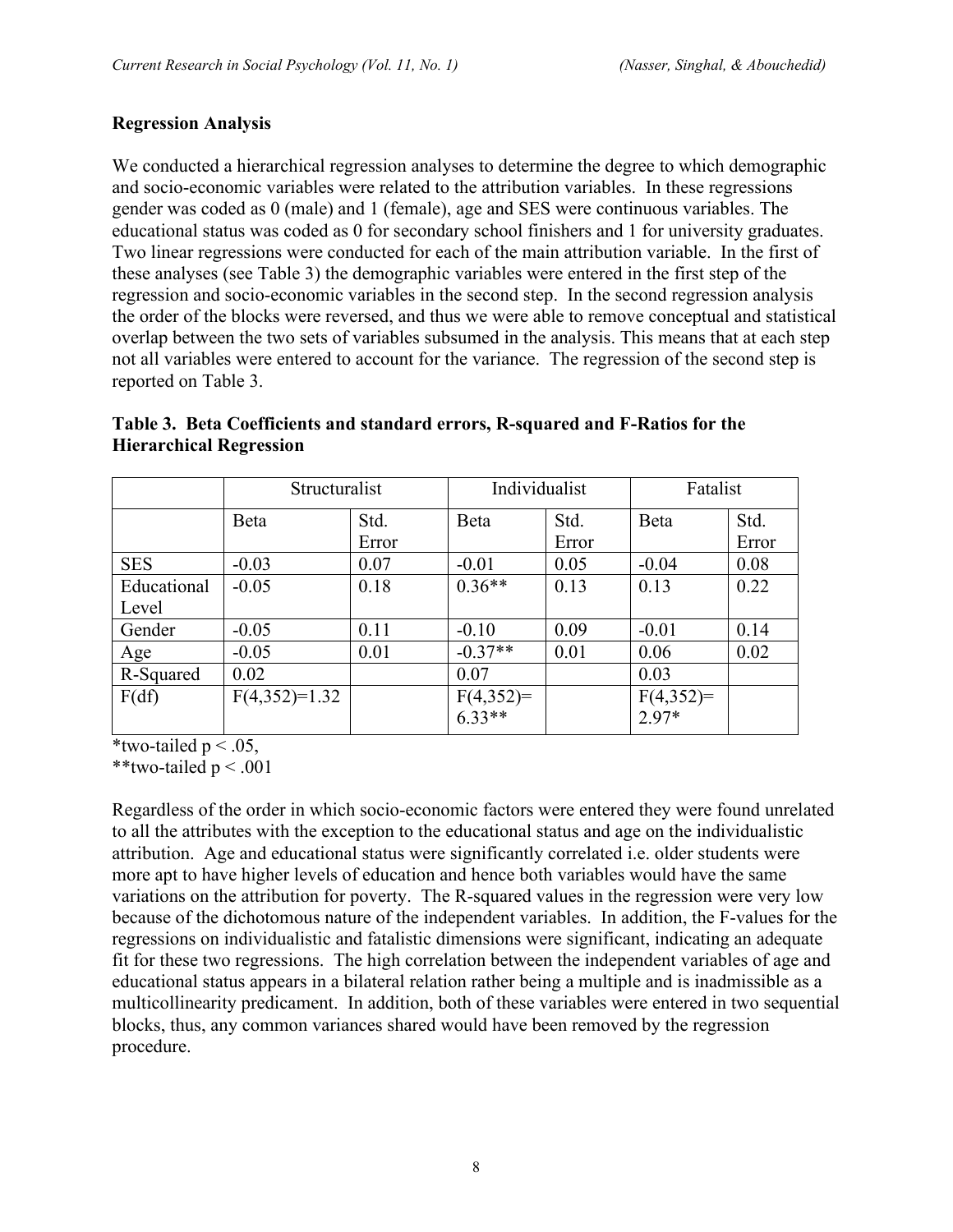## **DISCUSSION**

The factor pattern derived from the poverty scale for the Indian sample was similar to Morcol's (1997) five factor analysis as well as Nasser's and Abouchedid's (2001) factor structure with highest mean rating on the structural factor of the poverty scale, followed by individualistic and fatalistic factors in that order. The structural factor was seen to be the predominant causal factor for poverty. Respondents may consider structures and its institutions whether policies or management are inadequate to provide the poor any benefits to which they may be entitled, and hence as a reaction they may blame public institutions for poverty. Overall, the results tend to place greater responsibility on the system than the individual; thus giving support to the *system blame hypothesis* more than the *culture of poverty hypothesis.* The significant differences between different attributions of poverty suggest that the respondents had conceptualized different attributions for poverty in ways that differentiated among those younger students than older ones. The correlation between age and educational status uniquely on the fatalistic factor of the attributions for poverty indicate the importance of the role and quality of the sociodemographic and socio-economic variables.

We were able to register two important predictors of age and educational status on the individualistic attribution for poverty. Other socio-demographic factors did not reflect any variations in the perceptions of the attributions for poverty. Perhaps older students with more years spent at the university were exposed to real life experiences that helped them reflect deeply about the causes of poverty, and in being empathetic in understanding the conditions of the poor within the given socio-political context.Furthermore, this research being based on data obtained from urban middle-class college educated or aspiring college-bound youth, suggests an inherent link between the educational status and the nature of attributions. In fact, the more educated (i.e., currently attending college) the respondents are, the lower the individualism than those who completed secondary school. Thus, the younger students and high school students; perhaps, are more concerned about eliminating poverty in believing in individual effort. Future research should focus on samples having different levels of education and also the uneducated, or rural vs. urban, employed vs. non-employed to provide a better understanding into attributions for poverty.

# **CONCLUSION**

In this research we examined the attributions for poverty made by students in India. The use of a seventeen variable poverty scale developed by Nasser  $\&$  Abouchedid (2001) resulted in six factors, namely, Structural (Execution), Individualistic (Internal), Fatalistic, Wrong Policy, Individualistic (External), and Social. We used the first three factors in the analysis that accounted for total of 53.55% of the variance. Highest agreement on the causes of poverty was for the structural (Execution), followed by individualistic (Internal) and fatalist factors of the attribution for poverty. On all factors with exception to the fatalist dimension the college educated and those high school graduates showed similar attribution patterns. There were only significant correlations between age and educational status of respondents on the fatalistic dimension personal variables and factors for poverty. These same variables did not predict significant variations in the fatalistic attribution. Significant age and educational status predictors were for the individualistic attribution of the poverty scale with a significant F-value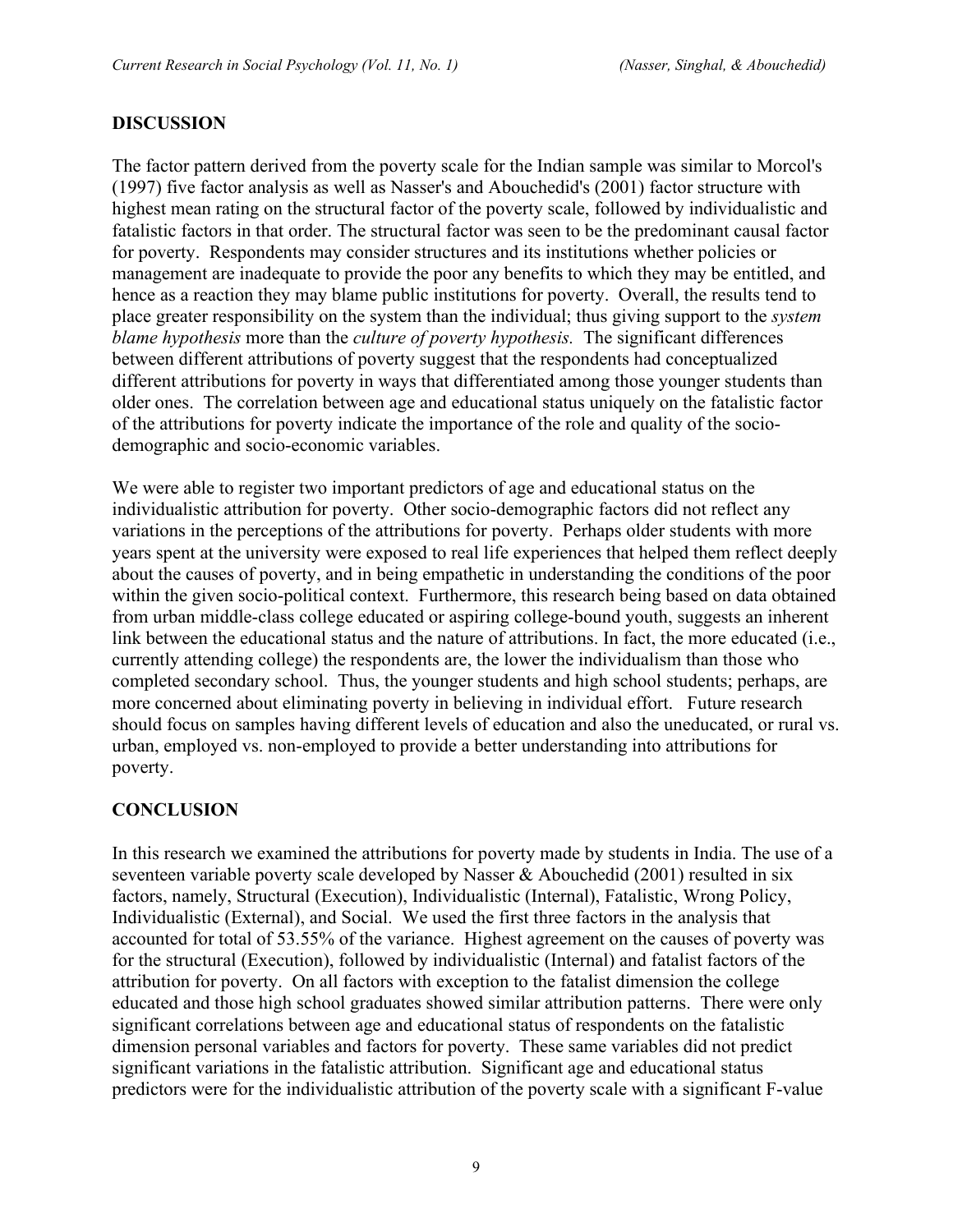for the model. The inverse relation between age and individualistic attribution indicates the predictor of age is inverse predictor to the individualistic dimension. To a good extent the patterns of attributions for poverty are similar to those made by Lebanese students (Nasser & Abouchedid, 2001). That is, Lebanese students agreed most with structural factors for the causes of poverty. This is the case with the Turkish samples (Morcol, 1997). This may reflect a higher tendency in developing societies to place responsibility for reducing poverty on the government. These effects were not, however, similar to those observed in the US. We make this generalization with caution since the sample as well as time can both confound similarities or difference. A relatively recent study by Cozzarelli, Wilkins & Tagler (2001) showed a shift from the individualist attribution to a status quo attribution, indicating support for the system, as opposed to blaming it. The results of the latter study show a different perspective among American individualistic attributions reported two decades ago by Feagin (1972).

In addition, the younger participants produced more internal and fatalistic attributions than older ones. This may reflect the fact that those young individuals have not yet worked in (or with) the system, and may believe that individual efforts and hard work will be recompensed justly.

While our study contributed in general to the understanding of attributions for poverty in India, it shows promise to develop further into the study of affect and stereotypes in relation to attributions for poverty.

# **REFERENCES**

Carr, S. and MacLachlan, M. 1998. "Actors, observers, and attributions for Third World Poverty: contrasting perspectives from Malawi and Australia. " *The Journal of Social Psychology,* 138(2): 189-202.

Commission of the European Communities. 1990. "*The perception of poverty in Europe*." Eurobarometer.

Cozzarelli, C., Wilkinson, A., & Tagler, M. 2001. "Attitudes toward the poor and attributions for poverty. " *Journal of Social Issues, 57(2*): 207-227.

Della Fave, R. 1974. " On the structure of egalitarianism. " *Social problems, 22*(2):199-213.

Feagin, J. 1972. "Poverty we still believe that God helps who help themselves." *Psychology Today, 6*:101-129.

Feagin, J. 1975. "*Subordinating poor persons: Welfare and American beliefs*." Englewood Cliffs, N.J: Prentice Hall.

Furnham, A. 1982. "Why are the poor with us? Explanations for poverty in Britain. " *Journal of Adolescence,* 5:135-147.

Hine, D., & Montiel, C. 1999. "Poverty in developing nations: a cross-cultural attribution analysis. " *European Journal of Social Psychology*, 29:943-959.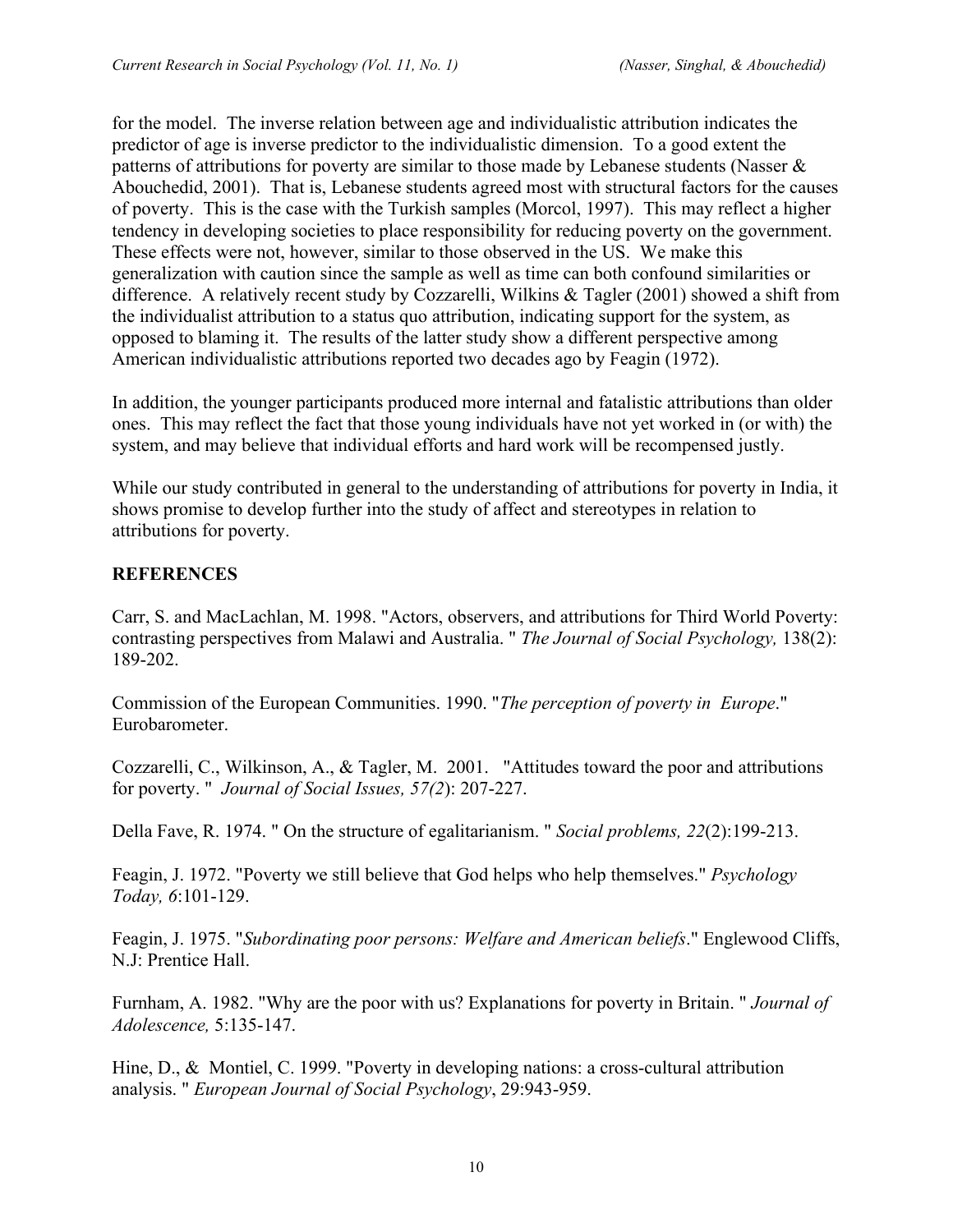Hunt, M. 1996. "The individual, society, or both? A comparison of Black, Latino and White beliefs about causes of poverty. " *Social Forces, 75*(1):293-322.

Kay, A., Jost, J., & Young, S. (2005). "Victim derogation and victim enhancement as alternate routes to system justification. " Psychological Science, 16(3), 240-246.

Kluegel, J. and Smith, E. 1981. "*Beliefs about inequality: American*'*s view of what is and what ought to be.* " New York; Aldine De Gruyter.

Morcol, G. 1997. "Lay explanations for poverty in Turkey and their determinants. " *The Journal of Social Psychology,* 137(6): 728-738.

Nasser, R. and Abouchedid, K. 2001. "Causal attribution of poverty among Lebanese University Students. " *Current Research in Social Psychology, 6*(14):205-220.

Pandey, J., Sinha, Y., Prakash, A., & Tripathi, R. 1982. "Right-Left political ideologies and attribution of the causes of poverty. " *European Journal of Social Psychology,* 12: 327-331.

Shek, D. 2004. "Beliefs about the causes of poverty in parents and adolescents experiencing economic disadvantage in Hong Kong." *Journal of Genetic Psychology,* 165(3): 272-291.

Sinha, Y., Jain, U., & Pandey, J. 1980. Attributions of causality to poverty. " *Journal Of Social and Economic Studies*, 8(2): 349-359.

Zucker, G. S. & Weiner, B. 1993. "Conservatism and perceptions of poverty: An attributional analysis. " *Journal of Applied and Social Psychology*, 23:925-943.

# **APPENDIX A**

**Table A. Correlations between Socio-Economic and Socio-Demographic Variables and Six Dimensions of the Attribution of Poverty**

|               | Gender    | Age       | <b>SES</b> |           | Educational Structuralist | Individualist |
|---------------|-----------|-----------|------------|-----------|---------------------------|---------------|
|               |           |           |            | status    |                           |               |
| <u>Age</u>    | $0.143**$ |           |            |           |                           |               |
| <b>SES</b>    | $0.137**$ | $-0.067$  |            |           |                           |               |
| Educational   | $0.207**$ | $0.763**$ | 0.117      |           |                           |               |
| status        |           |           |            |           |                           |               |
| Structuralist | $-0.078$  | $-0.090$  | $-0.029$   | $-0.093$  |                           |               |
| Individualist | $-0.092$  | $0 - 109$ | 0.075      | 0.061     | 0.097                     |               |
| Fatalist      | 0.011     | $0.158**$ | $-0.031$   | $0.160**$ | 0.009                     | 0.050         |

\*two-tailed  $p < .05$ ,

\*\*two-tailed  $p < .001$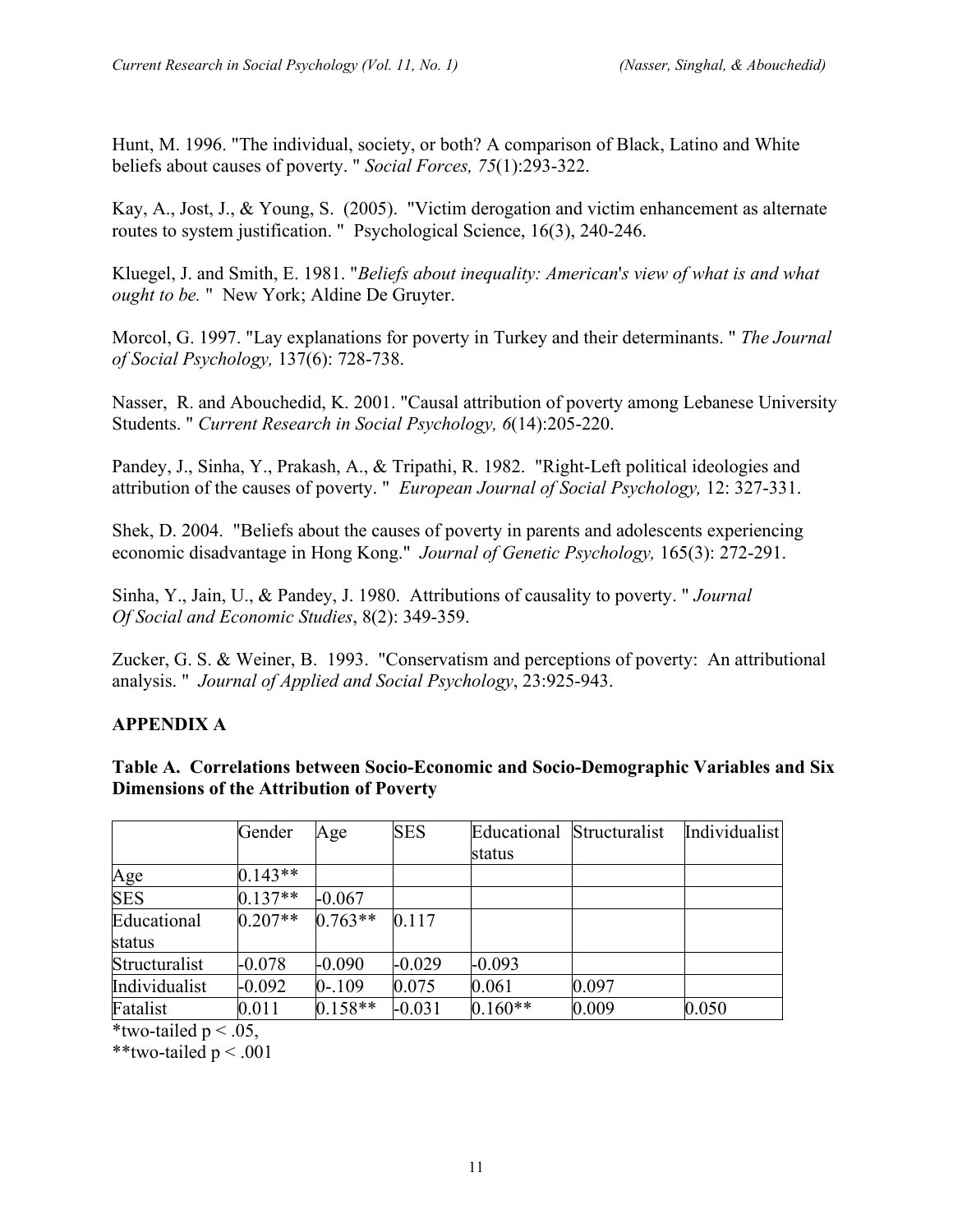# **APPENDIX B**

## **Poverty Questionnaire**

The statements below depict some beliefs about poverty and poor people in the country and seek to know your own beliefs about them as different theses are advanced about their plight. There are no right or wrong responses. Please read one statement at a time and rate these on a fivepoint scale in the light of your own beliefs, perceptions, and understanding of your own situation. Fully Agree- 1

Partly Agree- 2 Neither Agree Nor Disagree- 3 Partly Disagree- 4 Fully Disagree- 5

I think in this country many persons are poor because-

| <b>Statements</b>                                            | Responses |                |   |                |   |
|--------------------------------------------------------------|-----------|----------------|---|----------------|---|
|                                                              | 1         | $\overline{2}$ | 3 | $\overline{4}$ | 5 |
| 1. There are many workers who are available for work at      |           |                |   |                |   |
| low wage.                                                    |           |                |   |                |   |
| 2. The government lacks good money management.               |           |                |   |                |   |
| 3. The government is unable to provide education for all.    |           |                |   |                |   |
| 4. The government is unable to provide health for all.       |           |                |   |                |   |
| 5. People find that the culture puts on them too many        |           |                |   |                |   |
| social obligations (Spending on relatives' gifts).           |           |                |   |                |   |
| 6. Many are poor because of bad luck.                        |           |                |   |                |   |
| 7. Many believe they are destined to be poor.                |           |                |   |                |   |
| 8. Many think it is the will of God for them to suffer.      |           |                |   |                |   |
| 9. Poor remain poor because of their human dispositions      |           |                |   |                |   |
| (low initiative, decision making, entrepreneurship skills).  |           |                |   |                |   |
| 10. There are external forces operating which we neither     |           |                |   |                |   |
| understand well, nor we can control for.                     |           |                |   |                |   |
| 11. Poor do not make adequate effort to improve their        |           |                |   |                |   |
| condition.                                                   |           |                |   |                |   |
| 12. More poor fall prey to social evils (drugs, sex abuse)   |           |                |   |                |   |
| mislabeled as loose morals.                                  |           |                |   |                |   |
| 13. More poor are frequently sick and handicapped.           |           |                |   |                |   |
| 14. Poor lack education and information.                     |           |                |   |                |   |
| 15. Poor are not able to manage their money properly.        |           |                |   |                |   |
| 16. The government makes policies which in the name of       |           |                |   |                |   |
| removing poverty add to the suffering of the poor.           |           |                |   |                |   |
| 17. The politics of the country ensures that the poor remain |           |                |   |                |   |
| poor in large numbers.                                       |           |                |   |                |   |